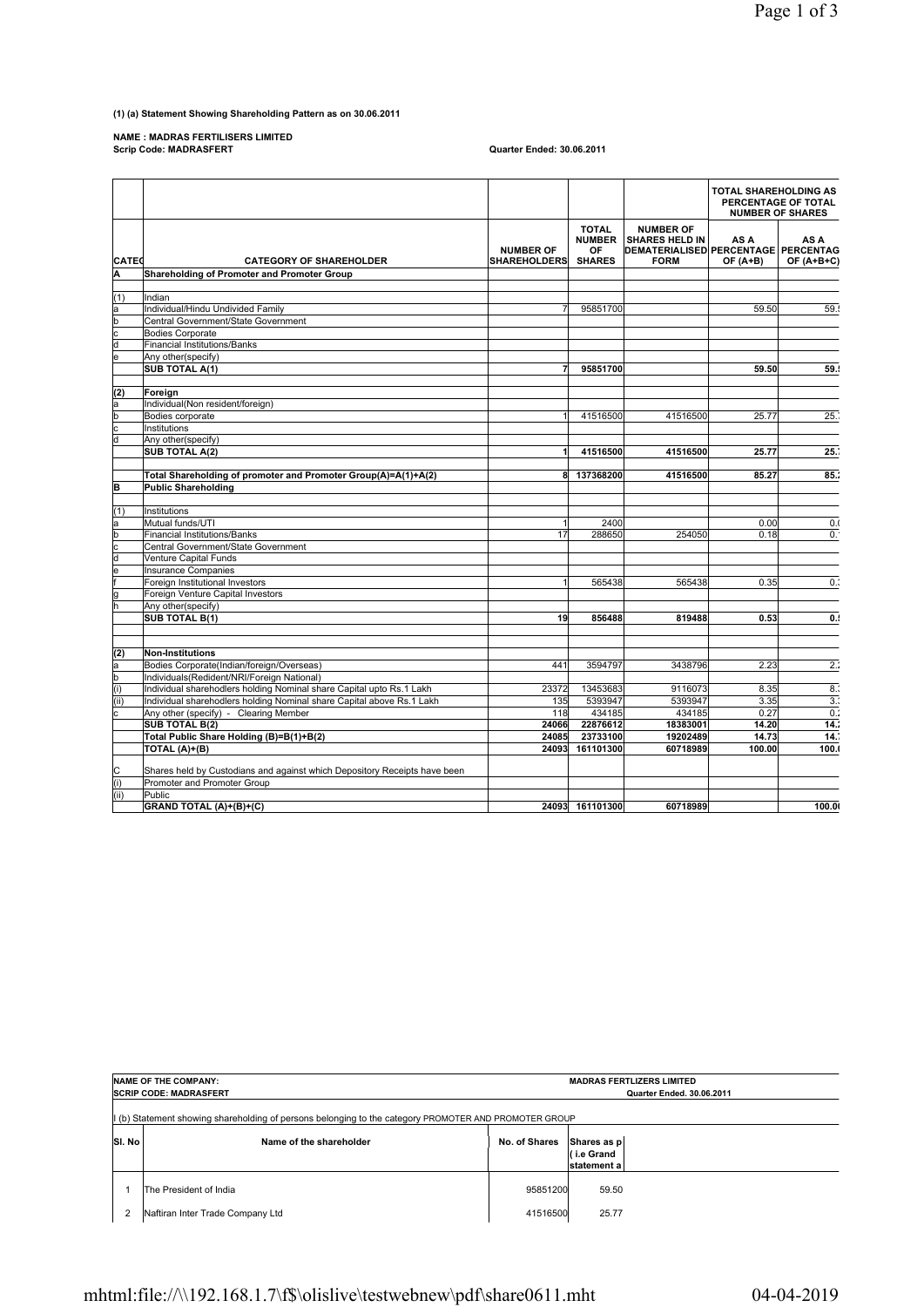| 3              | Verma S S             | 100       | 0.00  |  |
|----------------|-----------------------|-----------|-------|--|
| 4              | Deepak Singhal        | 100       | 0.00  |  |
| 5              | Mukesh Bhardwaj       | 100       | 0.00  |  |
| 6              | T C A Kalyani         | 100       | 0.00  |  |
| $\overline{7}$ | Sagar Mathew          | 50        | 0.00  |  |
| 8              | S T Venkatachalapathy | 50        | 0.00  |  |
|                |                       |           |       |  |
|                |                       | 137368200 | 85.27 |  |

I (c) Statement showing shareholding of persons belonging to the category PUBLIC HOLDING MORE THAN 1%

| SI. No | Name of the shareholder | No. of Shares Shares as $p \mid$<br>(i.e Grand | statement a |
|--------|-------------------------|------------------------------------------------|-------------|
|        | Nil                     | <b>NIL</b>                                     | Nil         |

I (d) Statement showing details of Locked - in shares

| SI. No | Name of the shareholder | Category of<br>shareholders<br>(Promoters /<br>Public) | No. of Locked in Shares | Locked in Shares as a<br>percentage of Total No. of<br><b>Shares</b><br>{i.e. Grand Total A+B+C} |
|--------|-------------------------|--------------------------------------------------------|-------------------------|--------------------------------------------------------------------------------------------------|
|        |                         |                                                        |                         |                                                                                                  |

**NIL**

**G Alagarsamy Acting Company Secretary**

**Name: Madras Fertilizers Limited Scrip Code: MADRASFERT Quarter Ended: 30.06.2011**

| Partly Paid up Shares                | No of Partly<br>Paid up<br><b>Shares</b> | As a % of<br>Total No.<br>of Partly<br>Paid up<br><b>Shares</b> | As a %<br><b>Total No</b><br>of Shares<br>of the<br>Company                                      |
|--------------------------------------|------------------------------------------|-----------------------------------------------------------------|--------------------------------------------------------------------------------------------------|
| Held by Promoter /<br>Promoter Group | Nil                                      | Nil                                                             | Nil                                                                                              |
| <b>Held by Public</b>                | Nil                                      | Nil                                                             | Nil                                                                                              |
| Total                                | Nil                                      | Nil                                                             | Nil                                                                                              |
| <b>Outstanding Convertible</b>       | No. of                                   |                                                                 | As a % of As a % of total No.                                                                    |
| Securities                           | <b>Securities</b>                        |                                                                 | Outstanding of shares of the                                                                     |
|                                      |                                          | <b>Securities</b>                                               | Company,                                                                                         |
|                                      |                                          |                                                                 | full conversion of<br>convertible securit                                                        |
| Heldby Promoter /<br>Promoter Group  | Nil                                      | Nil                                                             | Nil                                                                                              |
| <b>Held by Public</b>                | Nil                                      | Nil                                                             | Nil                                                                                              |
| Total                                | Nil                                      | Nil                                                             | Nil                                                                                              |
| Warrants                             | <b>No. of Warrants</b>                   | Warrants                                                        | As of % of As a % of total No.<br>of shares of the<br>Company,<br>full conversion of<br>Warrants |
|                                      |                                          |                                                                 |                                                                                                  |

## mhtml:file://\\192.168.1.7\f\$\olislive\testwebnew\pdf\share0611.mht 04-04-2019